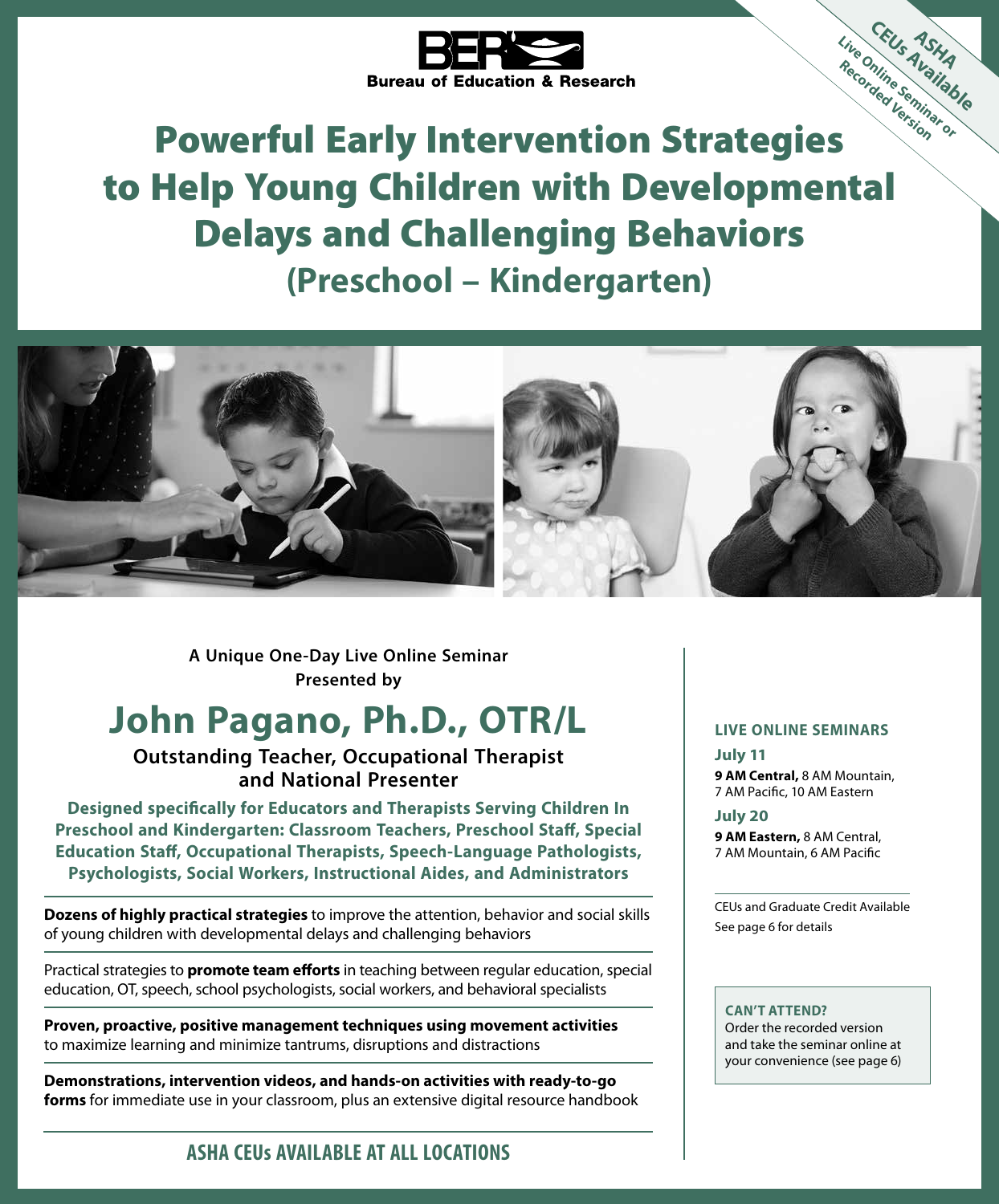# **Ten Key Benefits of Attending**

"Great information that is motivating and refreshing! Thanks for the good, practical ideas that will be easy to use!"

**– STACY ANGERMEIER, OCCUPATIONAL THERAPIST**



## **Who Should Attend**

Educators and Therapists Serving Children In Preschool and Kindergarten: Classroom Teachers, Preschool Staff, Special Education Staff, Occupational Therapists, Speech‑Language Pathologists, Psychologists, Social Workers, Instructional Aides, and Administrators

### **1. Achieve Success with Your Most Challenging Young Students**

Learn how to implement practical, research-based strategies that enable students to focus on learning … Explore behavioral and sensory processing techniques that work especially well for students with a wide variety of special needs, from ADHD to autism

### **2. Learn Strategies to Increase Positive Behavior and Social Skills**

Classroom‑proven techniques to guide your students' compliant behavior from the first day of school or therapy using integrated behavioral, brain-based sensory integration, mindfulness and movement activities

### **3. Engage Young Children with Special Needs in Active Learning**

How to use creative strategies, developmentally sequential activities, and effective environmental adaptations to enhance your teaching or therapy time … Techniques to make the most of every activity you do with your students

### **4. Help Your Students Develop Self‑Control**

Step-by-step demonstrations for using routine-embedded activities in a variety of settings to promote the development of attention, self‑control, social skills, and sensory processing skills of young students with special needs

### **5. Use the Best Instructional Strategies for Each Child**

Learn practical, efficient ways to determine the impact of children's cognitive, behavioral, sensory processing, visual-perceptual, and fine motor skills on their ability to learn ... How to design the best teaching and therapy approaches based on this information

### **6. Increase Participation in Learning Activities**

Key steps for improving the attention span, sensory integration, motor planning, and learning abilities of young students with special needs … Best methods for using adaptive equipment and environmental modifications to enhance learning

### **7. Provide the Best Start for Learning**

Support all your learners using proven, research-based practices to establish a therapy or classroom environment in which all children can thrive … How to prevent behavior problems and meet the needs of children with atypical learning styles in your classroom

### **8. Teach Drawing and Printing to Children Who Can't Sit Still**

Discover multi-sensory strategies to develop the emerging graphomotor skills of young children with special needs … Practical, classroom‑proven ideas that work

### **9. Gain Meaningful Support from Parents**

Powerful strategies to develop positive team relationships with parents … How to support parents who demonstrate serious challenges … Step‑by‑step techniques to minimize the impact of family crisis on a child's learning

### **10. Ideas, Ideas and More Ideas!**

Demonstrations, songs, stories, art, puppets, and games that improve attention, self‑control, behavior, and sensory processing skills of young children … Video footage of case studies, environmental adaptations and dozens of interventions to enhance your teaching or therapy program **(You will receive an extensive digital resource handbook)**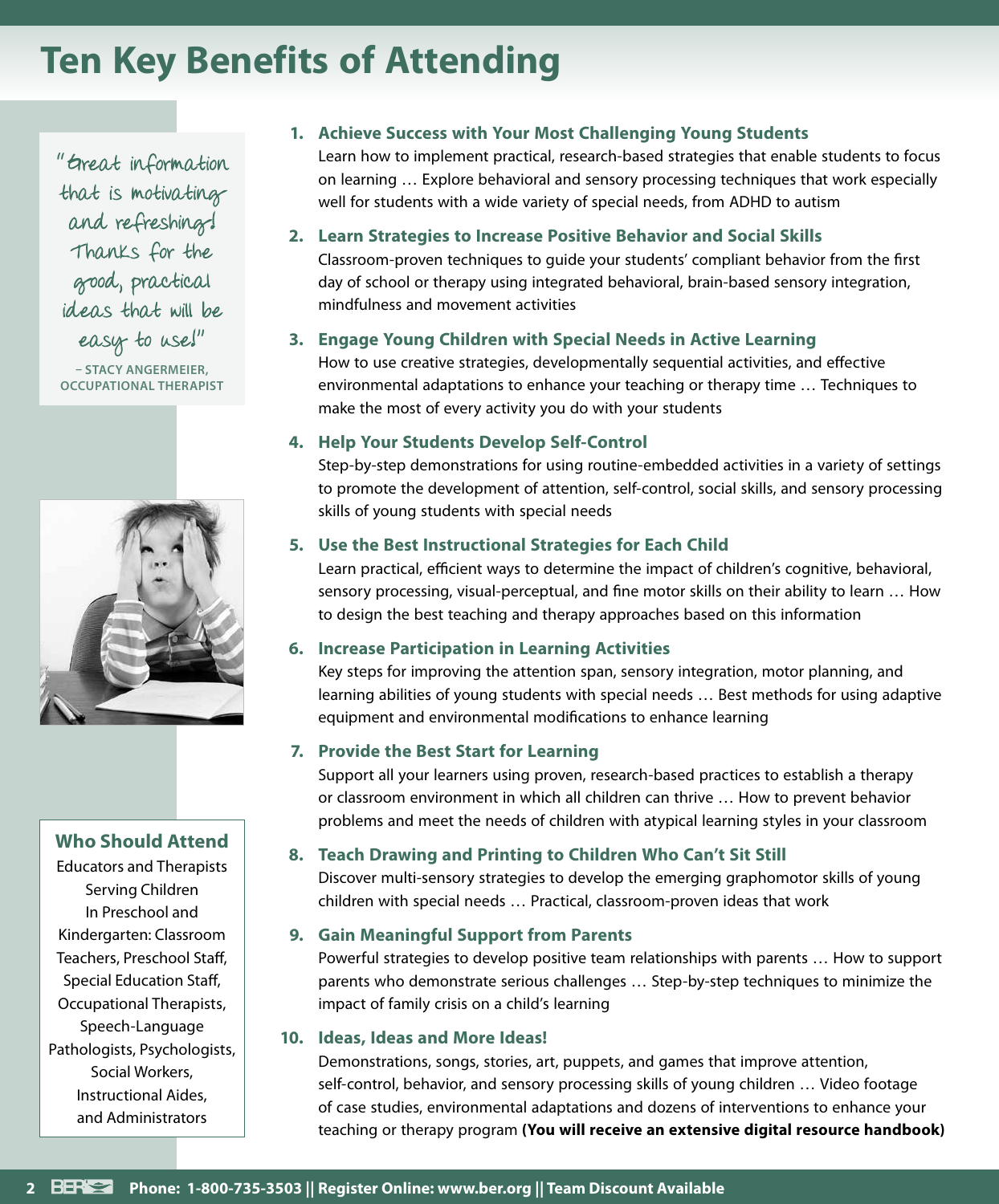# **Outstanding Strategies You Can Use Immediately**

# **What You Will Learn ...**

- **•** How to implement **practical, research‑based movement strategies** that enable students to focus on learning
- **• Specific positive behavioral support strategies** to prevent and reduce aggressive behavior
- **• Classroom‑proven techniques** to guide your students' successful behavior from the first day of school or therapy
- **• Proven strategies for using brief routine‑embedded movement breaks** to promote self-control, sensory processing and social skills
- **• A wealth of activities** to help young children appropriately manage their strong feelings
- **•** How to use songs and games to **improve your students' attention, behavior and self‑control**
- **• The keys to encouraging and supporting appropriate participation** in classroom and therapy learning activities
- **• Dozens of innovative ways** for making the most of every activity you do with your students
- **• Powerful strategies** to develop positive team relationships with parents
- **• Step‑by‑step techniques** to minimize the impact of family crisis on a child's learning
- **• Effective ways** for using developmentally appropriate physical, visual and verbal prompts to teach young children
- **• Activities, ideas and effective games** to promote children's self-control, initiative and attachment
- **• Numerous practical and ready‑to‑use** activities that teach direction-following and movement‑planning skills
- **•** Ideas for adapting your teaching or therapy environment to **improve attention and behavior**





"What a wonderful, engaging speaker with many practical, realistic examples of strategies for helping all children!"

**– CAROL NEFF, BEHAVIOR INSTRUCTIONAL SPECIALIST**

# **Practical Ideas and Strategies**

Young children are increasingly demonstrating a combination of developmental, behavioral, mental health, and sensory integration disabilities. How can we, as teachers and therapists, effectively identify, understand and address these combined challenges in order to maximize learning for students with special needs? In this cutting‑edge seminar **JOHN PAGANO** will share a wealth of practical strategies that simultaneously address the uniquely combined developmental, behavioral and sensory integration challenges of young children. Using humor, demonstrations and video clips of his work with preschool and kindergarten students in a variety of settings, John will share successful strategies for improving the behavior, sensory integration, learning, and developmental skills of these children and he will present easy-to-administer assessments that will help you address the specific behavioral and sensory integration challenges of young children with special needs. In addition, you will receive ready-to-implement ideas to organize your classroom or therapy sessions, manage and reduce aggressive behaviors and implement practical sensory integration techniques. **You will leave this outstanding seminar with dozens of practical ideas and strategies to help your students make significant gains in their behavior, sensory processing and learning skills.**

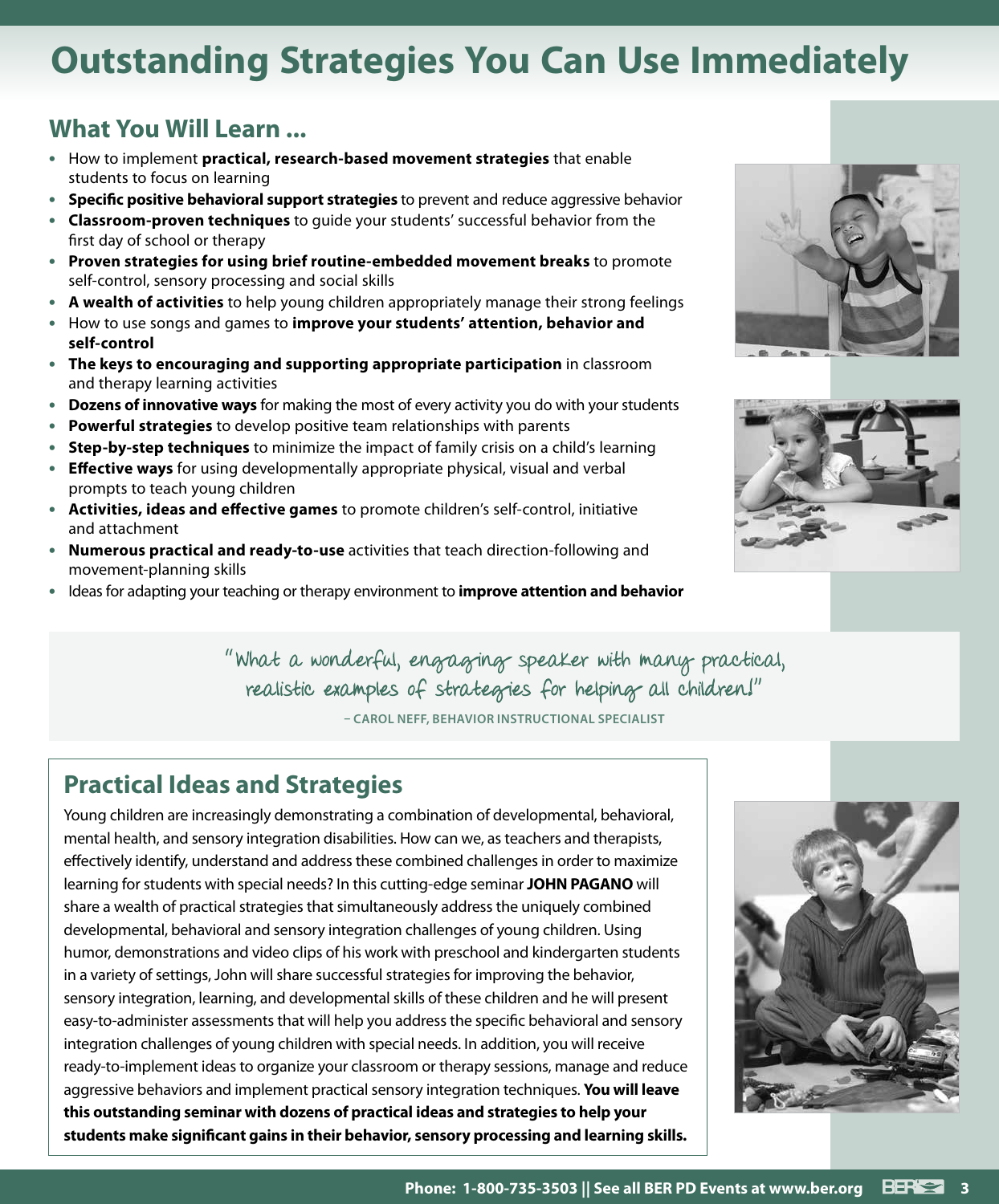# **A Message From Seminar Leader, John Pagano**



### **Uniquely Qualified Instructor**

**Dr. JOHN PAGANO, OTR/L** has been a teacher and pediatric therapist for over twenty‑five years, working with young children with developmental, behavioral and sensory integration challenges in a variety of settings. He currently works full time in birth-to-three clinics, preschool, kindergarten, and mental health school settings. As a licensed occupational therapist with degrees in early childhood special education and family studies, John brings extensive knowledge and understanding of early intervention strategies for working successfully with young children with special needs. He is also the author of *Powerful Early Intervention Strategies to Help Young Children with Developmental Problems and Challenging Behaviors*, the extensive digital resource handbook you will receive at the seminar. As a teacher, therapist, national presenter, and parent, John is recognized most for his sense of humor and deep concern for children with behavioral, developmental and sensory integration challenges. **You will leave this seminar with a wealth of practical ideas, strategies, activities, and tips for helping your challenging young students with disabilities.**

Dear Colleague:

Understanding the special needs of young children with developmental, behavioral and sensory integration challenges and enhancing their skills to learn is a common goal of both teachers and therapists. However, when we are faced with a growing number of children who demonstrate a combination of these challenges, our job can often seem overwhelming. This seminar is designed to help you identify, understand and address these combined challenges in order to maximize learning for young children with special needs.

During the day I will give you a wealth of practical strategies that you can implement immediately in your own classroom or therapy program. The ideas I will share are classroom‑proven, based on recent research and highly effective in improving the attention, behavior and social skills of young children with developmental disabilities and challenging behaviors. I have used many of these strategies on a daily basis in my work with countless students over the past twenty‑five years.

I will give you powerful ways to help your students develop self‑control, reduce their aggressive behavior, manage their strong feelings, participate appropriately in learning activities, increase their attention span, and improve their ability to take appropriate initiative.

With the support of video demonstrations, hands-on examples, songs, games, and innovative learning activities, I will give you practical, step-by-step ideas to greatly enhance your success in working with young children with developmental, behavioral and sensory integration challenges.

Please join me for an exciting day filled with ideas you can use immediately.

sincerely,<br>gorn Tagant

John Pagano, PhD, OTR/L

P.S. Again, the focus of our day together will not be on theory but on **practical strategies and ideas** that are classroom‑proven.

"During the day I will give you a wealth of practical strategies that you can implement immediately in your own classroom or therapy program."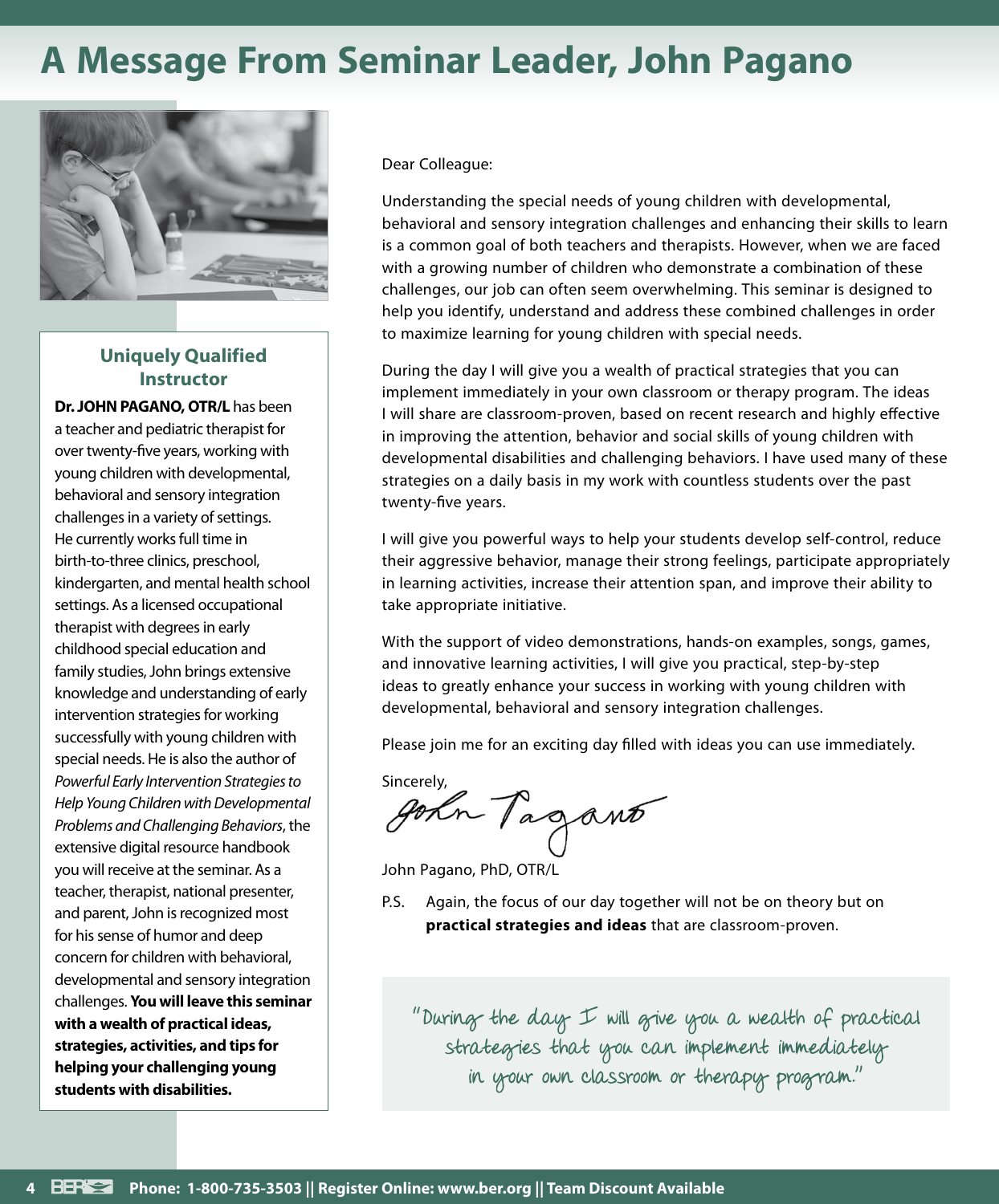# **What Your Colleagues Say About John Pagano**

*"Excellent material and extremely well presented! I highly recommend this seminar*  for everyone who works in childcare facilities." **Maxine Crowder-Wilson**, **Executive Director of Child Development Center**

*"What wonderful insights – research based and delivered in an animated, relevant and practical way!"* **Thea Wilson, Resource Teacher**

*"Great information for dealing with children with challenging behaviors! Thanks."* **Kay Morgan, Physical Therapy Assistant**

*"I received a lot of practical ideas that can be used in classrooms with children of any ability range."* **Rebekah Link, Preschool Teacher**



*"The information John presented is extremely valuable and the skills I learned will benefit all our children in early childhood education."* **Stephanie Pearson, Social Worker**

*"Excellent! This seminar was very informative and provided information that can be used on a daily basis."* **Kristi McCormick, Speech-Language Pathologist**

*"John offered wonderful tools for use with the students I work with. Excellent information and a highly skilled presenter!"* **Laura Lambert, Social Worker**

*"John works in the real world and gave us strategies that will really work. Thanks for the practical ideas with research to back them up!"* **Leah Qualls, Kindergarten Teacher**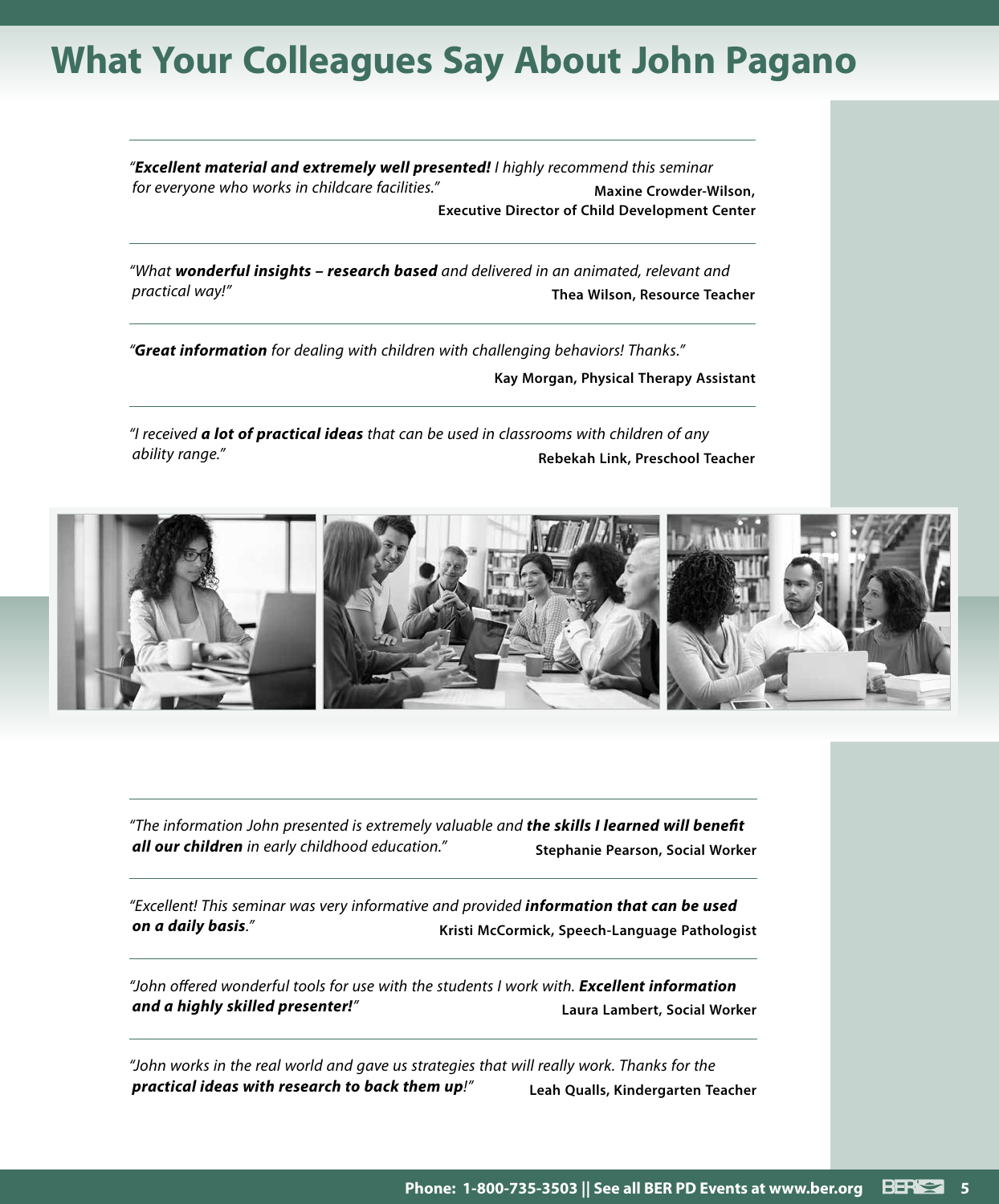# **Special Benefits of Attending**



"Excellent presentation that was highly engaging and loaded with valuable information! I highly recommend it!"

**ASHLEY DEATON, OCCUPATIONAL THERAPIST**

## **On‑Site Training**

Most BER seminars can be brought to your school or district in-person or online. See the options at www.ber.org/onsite or call 877‑857‑8964 to speak to one of our On‑Site Training Consultants.

### **Extensive Digital Resource Handbook**

You will receive an extensive digital resource handbook giving you access to countless strategies. The handbook includes:

- Specific activities, strategies and ideas to improve young children's attention and behavior
- Proven techniques to encourage and support appropriate participation in classroom and therapy activities
- Suggestions for using developmentally appropriate physical, visual and verbal prompts to teach young children
- Multi-sensory strategies to develop the emerging graphomotor skills of young children with special needs
- Songs, games and a wealth of movement activities to improve the self‑control and sensory processing skills of young children
- Many fun and easy-to-implement strategies for accommodating the sensory differences of students in your classroom

## **ASHA CEUs Available**



Bureau of Education and Research is approved by the Continuing Education Board of the American Speech-Language-Hearing Association (ASHA) to provide continuing education activities in speech-language pathology and audiology. See course information for number of ASHA CEUs, instructional level and content area. ASHA CE Provider approval does not imply endorsement of Bureau of Education and Research course content, specific products, or clinical procedures.

Intermediate level, Professional area 0.50 ASHA CEUs

ASHA-Required Disclosure Statement for John Pagano: Financial: Presenter for the Bureau of Education & Research and receives honorarium compensation. ASHA CEU Administrator for the Bureau of Education & Research for which he receives compensation. Nonfinancial: No relevant nonfinancial relationships exist.

**Please bring your ASHA Account Number to the seminar if you will be completing paperwork for the ASHA CE Registry.**

## **Meet Inservice Requirements / Earn State CEUs**

Participants of Live Online Seminars, and those completing the Recorded Version online can receive a certificate of participation that may be used to verify five continuing education hours. For details about state CEUs available, visit www.ber.org/ceus

### **Earn One to Four Graduate Semester Credits**



Up to four graduate level professional development credits are available with an additional fee and completion of follow up practicum activities. Details for direct enrollment with University of Massachusetts Global, will be available at this program.

# **Can't Attend? Other Professional Development Options:**

## **Recorded Version of the Seminar**

A video recorded version of this seminar will be available to take online at your convenience. You'll have access to the entire course and to the extensive digital resource handbook. Optional CEUs and graduate credit available. To enroll, see registration form on page 7.

#### ĿА **Related On-Demand Online Courses**

Two related On Demand Video-Based Online Learning courses, *Decrease Attention-Getting and Tantrum Behaviors: Practical Solutions*, for Grades PK-2 and *Discipline Strategies for Dealing with Challenging, Difficult Students*, for Grades K-2, are available for immediate registration. To enroll, visit www.ber.org/online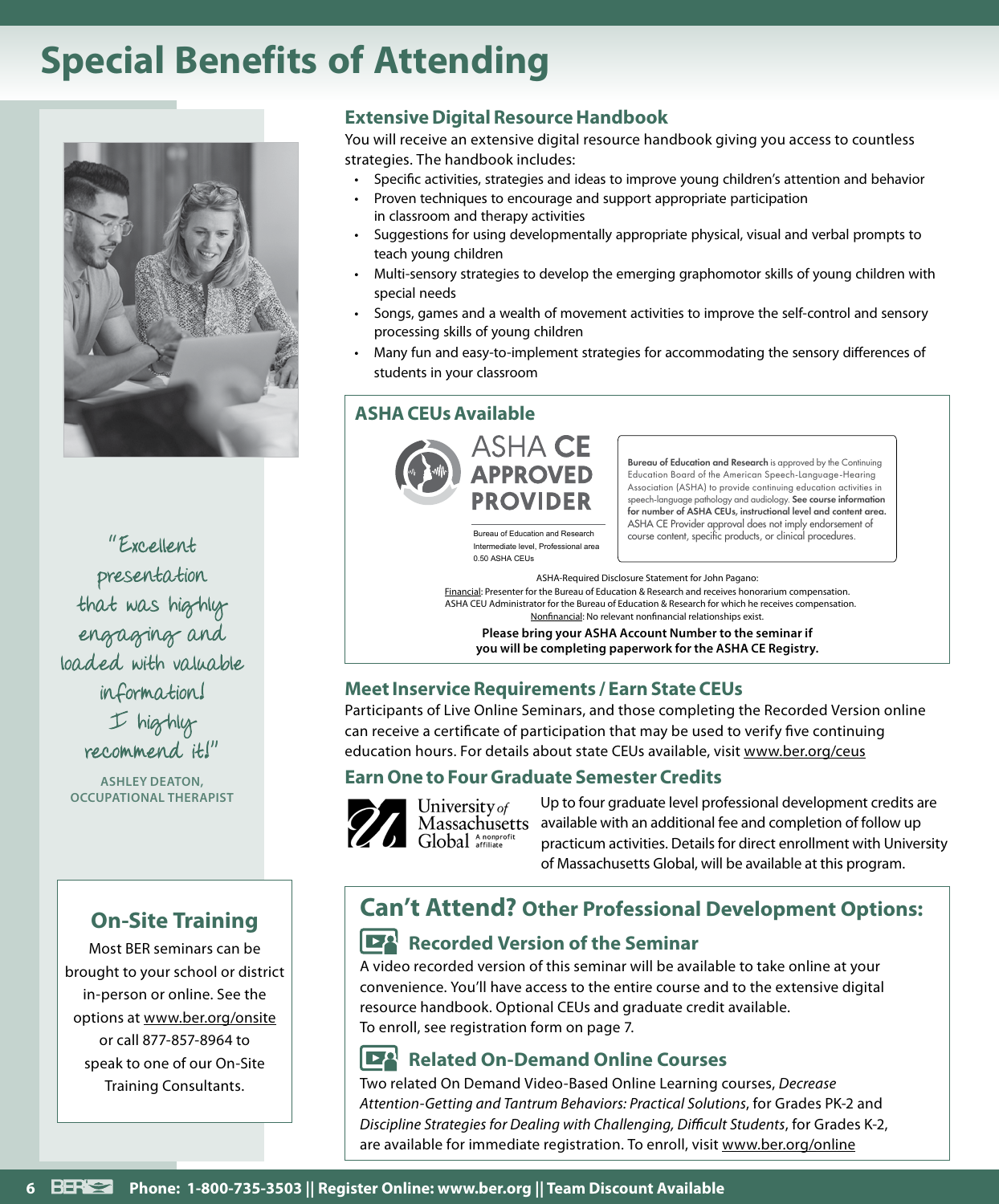## Powerful Early Intervention Strategies to Help Young Children with Developmental Problems and Challenging Behaviors **(Preschool – Kindergarten)**

| <b>Registration (XQX2M1)</b>                                                                                                                                                                | <b>FIVE EASY WAYS TO REGISTER:</b>                                                                                                                                                                                         |
|---------------------------------------------------------------------------------------------------------------------------------------------------------------------------------------------|----------------------------------------------------------------------------------------------------------------------------------------------------------------------------------------------------------------------------|
| 1. July 11, 2022 (Start time: 9 AM Central)                                                                                                                                                 | <b>REGISTER ONLINE at: www.ber.org</b>                                                                                                                                                                                     |
| □ 2. July 20, 2022 (Start time: 9 AM Eastern)<br>$-$ or $-$                                                                                                                                 | <b>EMAIL this form to: register@ber.org</b>                                                                                                                                                                                |
| $\Box$ 3. I'd like to order the recorded version of this seminar                                                                                                                            | PHONE toll-free: 1-800-735-3503                                                                                                                                                                                            |
| <b>LAST NAME</b><br><b>FIRST NAME</b><br>M.I.                                                                                                                                               | (Weekdays 5:30 am - 4:00 pm Pacific Time)                                                                                                                                                                                  |
|                                                                                                                                                                                             | FAX this form to: 1-425-453-1134                                                                                                                                                                                           |
| POSITION, SUBJECT TAUGHT<br><b>GRADE LEVEL</b>                                                                                                                                              | MAIL this form to: Bureau of Education & Research<br>915 118th Avenue SE . PO Box 96068<br>Bellevue, WA 98009-9668                                                                                                         |
| . (Please see list above)<br>SEMINAR LOCATION NUMBER: _                                                                                                                                     |                                                                                                                                                                                                                            |
| List additional registrants on a copy of this form                                                                                                                                          | <b>Program Hours</b><br>All Live Online Seminars are scheduled 9:00 a.m. - 3:30 p.m. in the time<br>zone indicated. Check in 15 minutes prior. Registrants will be sent login                                              |
| <b>SCHOOL NAME</b>                                                                                                                                                                          | information by email four days before their Live Online Seminar.                                                                                                                                                           |
|                                                                                                                                                                                             | Fee                                                                                                                                                                                                                        |
| SCHOOL MAILING ADDRESS                                                                                                                                                                      | The registration fee is \$279 per person, \$259 per person for groups of<br>three or more registering at the same time. Call us at 1-800-735-3503                                                                          |
| <b>CITY &amp; STATE</b><br>ZIP CODE                                                                                                                                                         | for groups of ten or more. Payment is due prior to the program.<br>Fee includes seminar registration, a certificate of participation and                                                                                   |
|                                                                                                                                                                                             | an extensive digital resource handbook. The fee is the same for                                                                                                                                                            |
| <b>SCHOOL PHONE NUMBER</b><br>HOME PHONE NUMBER                                                                                                                                             | Live Online Seminars or Recorded Seminars.                                                                                                                                                                                 |
| $\lambda$<br>$\mathcal{E}$                                                                                                                                                                  | <b>Cancellation/Substitutions</b>                                                                                                                                                                                          |
| Registration confirmations and login details are sent via e-mail                                                                                                                            | 100% of your paid registration fee will be refunded if you can't attend<br>and notify us at least 10 days before the seminar. Late cancellations<br>made prior to the event date will be refunded less a \$15 service fee. |
| E-MAIL ADDRESS (REQUIRED FOR EACH REGISTRANT)                                                                                                                                               | Substitutions may be made at any time without charge.                                                                                                                                                                      |
| HOME MAILING ADDRESS                                                                                                                                                                        | <b>Further Questions</b><br>Call the Bureau of Education & Research (800) 735-3503 or visit                                                                                                                                |
|                                                                                                                                                                                             | us online at www.ber.org. The Bureau is North America's leading<br>presenter of PD training for professional educators. Programs                                                                                           |
| <b>CITY &amp; STATE</b><br>ZIP CODE                                                                                                                                                         | are based on sound research, are highly practical in content and<br>consistently receive excellent evaluations.                                                                                                            |
|                                                                                                                                                                                             | <b>Program Guarantee</b>                                                                                                                                                                                                   |
| <b>IMPORTANT - PRIORITY ID CODE: EXQX2M1</b>                                                                                                                                                | We stand behind the high quality of our programs by providing the<br>following unconditional guarantee: If you are not satisfied with this                                                                                 |
| <b>METHOD OF PAYMENT - Team Discount Available</b>                                                                                                                                          | program, we'll give you a 100% refund of your registration fee.                                                                                                                                                            |
| The registration fee is \$279 per person,<br>for teams of three or more registering at the same time, the fee is \$259<br>per person. Payment is due prior to the program. No cash, please. |                                                                                                                                                                                                                            |
| $\Box$ A check (payable to <b>Bureau of Education &amp; Research</b> ) is attached                                                                                                          |                                                                                                                                                                                                                            |
| $\Box$ A purchase order is attached, P.O. # $\Box$                                                                                                                                          |                                                                                                                                                                                                                            |
| (Be sure to include priority ID code on the P.O.)<br>□ MasterCard<br>$\Box$ VISA<br>$\Box$ Charge my:<br>$\Box$ Discover                                                                    |                                                                                                                                                                                                                            |
| MO/YR                                                                                                                                                                                       |                                                                                                                                                                                                                            |
|                                                                                                                                                                                             |                                                                                                                                                                                                                            |
| (Found on back of card)                                                                                                                                                                     |                                                                                                                                                                                                                            |
| Please print name as it appears on card                                                                                                                                                     | XQX2M1<br>© 2022 Bureau of Education & Research. All rights reserved.                                                                                                                                                      |